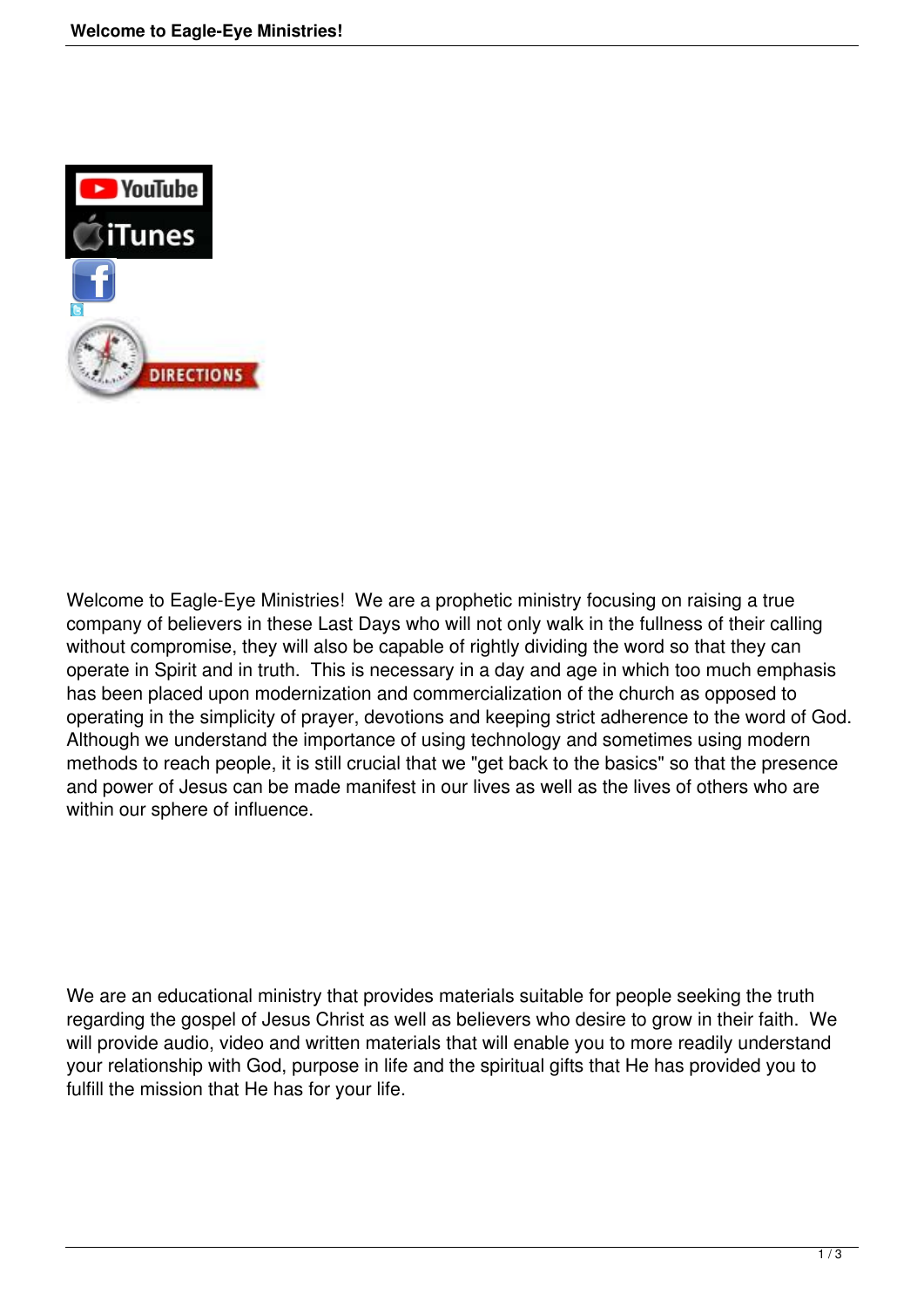## **Weekly Global Broadcasts**

If you are in our local area, we invite you to join us at our weekly global broadcasts which are recorded at o ur location at 20 East Taunton Road, Suite 550 (second floor), Berlin, NJ 08009 which begin promptly at

## **11 am**

. Most peop[le](index.php?option=com_content&view=article&id=7&Itemid=21) come in "busi[ness casual" attire, but we aren](https://www.google.com/maps/place/20+E+Taunton+Rd,+Berlin,+NJ+08009/@39.7715588,-74.9198751,17z/data=!3m1!4b1!4m5!3m4!1s0x89c12da983debb7b:0xec0c22a5284c0628!8m2!3d39.7717639!4d-74.9177716)'[t opposed to jeans or shorts \(durin](https://www.google.com/maps/place/20+E+Taunton+Rd,+Berlin,+NJ+08009/@39.7715588,-74.9198751,17z/data=!3m1!4b1!4m5!3m4!1s0x89c12da983debb7b:0xec0c22a5284c0628!8m2!3d39.7717639!4d-74.9177716)g the warmer months) as long as they are respectful in nature. For directions, please click here

. If you are seeking growth in the word of God which is highly relevant to your everyday issues, many people refer to me as a "teacher's preacher" who expounds heavily on scriptural [passa](https://www.google.com/maps/place/37+Clementon+Rd,+Berlin,+NJ+08009/@39.7994532,-74.941762,17z/data=!3m1!4b1!4m5!3m4!1s0x89c12d661969496f:0xa04b785dbc706daf!8m2!3d39.7994532!4d-74.9395733)ges as the Holy Spirit leads me. In addition to my teaching style, my love for reading since childhood has made me somewhat of a story teller, and most of our congregants take notes and take advantage of the scriptural passages being available via PowerPoint presentations on a big screen so that they don't feel lost as I navigate through the Word of God and various topics. The atmosphere is extremely warm, so you will quickly feel "at home" in our midst.

If you are in need of prayer, we are also happy to support you in that manner and we provide a loving, nurturing environment for those who are healing from life's challenges.

## **Sermons Online**

You may also feel free to download our written materials for free, listen to or download audio sermons and subscribe to our podcasts via this site or iTunes.

God bless you!